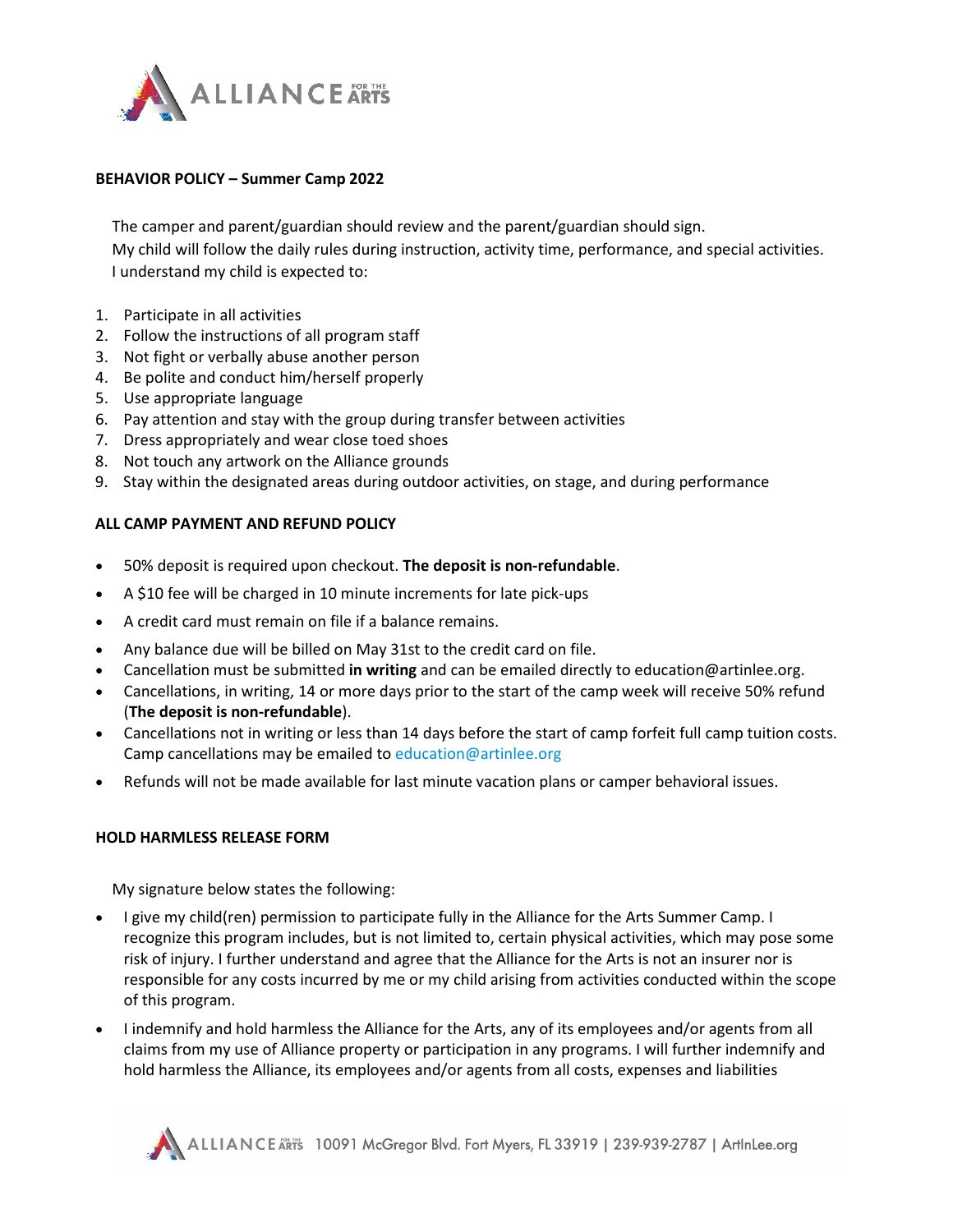

resulting from any claim brought from my child(ren)'s use of Alliance property and/or participation in Alliance programs to the extent of the Alliance's liability under general law.

- The emergency contacts listed are authorized to make emergency decisions on my behalf if I cannot be reached. In the event that no one can be reached, I authorize the Alliance for the Arts to arrange any necessary emergency medical treatment.
- In the event reasonable attempts to contact me have been unsuccessful, I hereby give my consent for: (1) the administration of any treatment deemed necessary by the appropriate medical professional; and (2) the transfer of the child to any hospital reasonably accessible.
- I understand that ONLY persons on the "Authorized Person(s)" list will be allowed to pick up my child and that they and I will be required to present photo identification each day before my child is released.
- I understand that photographs may be taken of my child during the course of this camp and I give the Alliance for the Arts permission to use these photographs for publicity purposes.
- I have read and fully understand the above important information, warning of risk, and assumption of risk and waiver and release of all claims. If registering via phone, my completed registration shall be substitute for and have the same legal effect as an original form signature.

## **Camp Details 2022**

**Daily Arrival Time:** 8:45-9:00AM

**Extended Care:** 8AM - 5PM: \$50 two-week session

**Gallery Exhibit:** The last Friday of each session in the theatre lobby

**Final Performance Fridays:** The last Friday of each session at 2:30 p.m. Friends and family welcome. Seating in the theatre is first come, first serve.

**Tuition:** \$420/ two-week session for Alliance Members or \$504 / two-week session for nonmembers

In morning sessions campers will be placed in age-based groups of 12 students which will travel through two visual arts and two performing arts centers each day. Campers will explore, learn about and play with art. Mornings will be full of "get to know you" and "get to know art" games and activities based on the theme. It will be a time to get messy and even goofy.

In afternoon sessions campers will be grouped by both age and focus area. Campers will learn more about and hone their craft. Afternoons are where campers will delve deeper into their chosen area of interest with self-guided exploration time, group activities, and the design and completion of a product to be presented in a Gallery Exhibit or Stage Performance. During registration parents will choose either the visual or performing arts area focus. Campers will stay in this focus area throughout 2 week session. If your camper is interested in both, be sure to sign up for multiple sessions; some in visual arts focus and some in performing arts focus. **Transfers between visual and performing arts areas cannot be made during your registered session (s).**